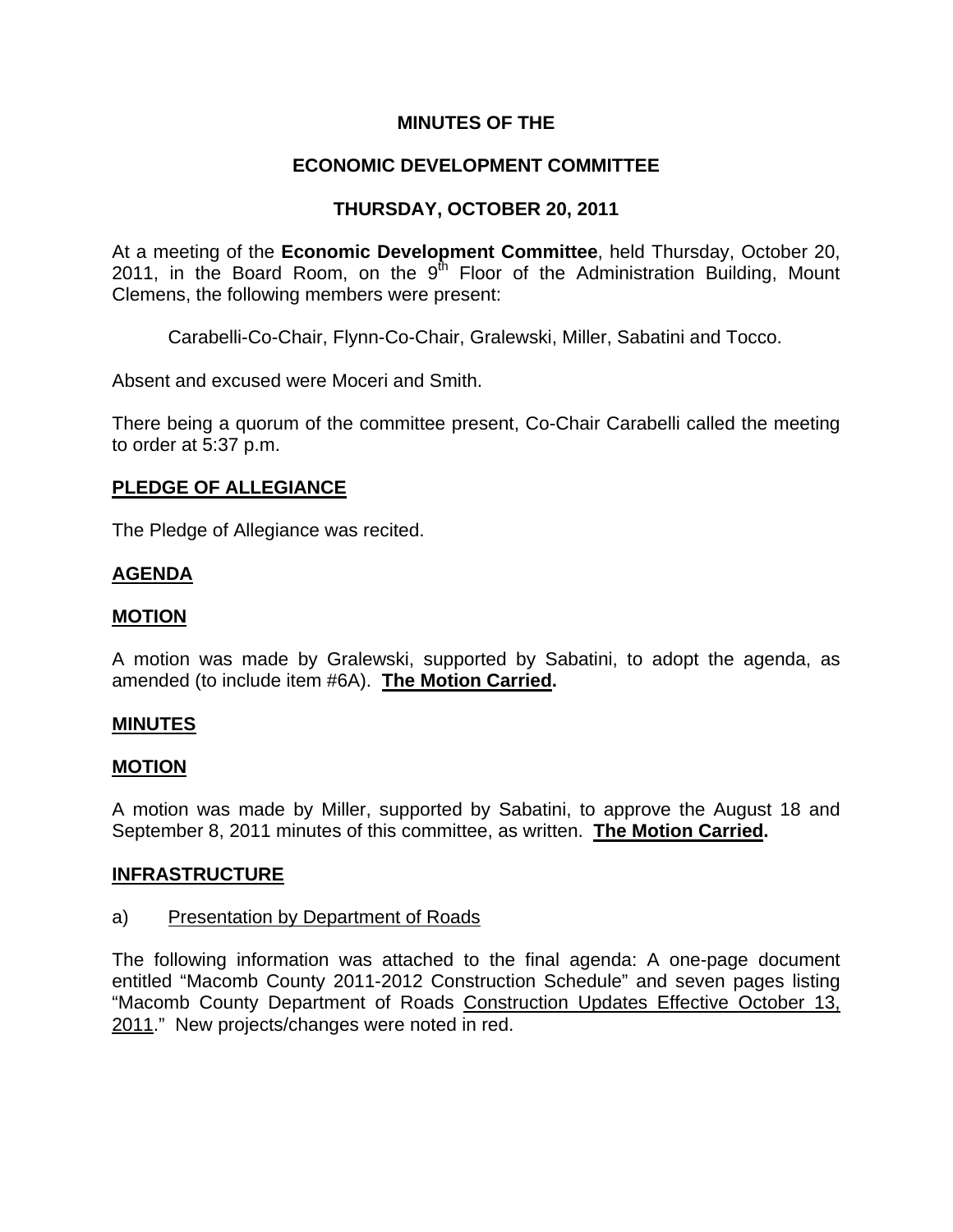A five-page document listing "Macomb County Department of Roads Construction Updates Effective October 19, 2011" was distributed. New projects/changes were noted in red.

Co-Chair Carabelli noted there was no representative present from the Department of Roads, due to a conflict in their schedule. He wanted to have dialogue amongst commissioners, so when the Department of Roads is able to present they will be aware of questions.

Co-Chair Carabelli expressed concern about numerous ongoing construction projects and motorists not being able to traverse in the county, because they are locked up in gridlock. Roads of concern were Mound Road and Ryan Road. He would like an update on end dates of these projects.

Commissioner Miller expressed concern about the funding formula not being sufficient to cover the needs in planning for road repair projects going forward. He asked how it is determined where the funding goes. To him, it seems with local roads there is a lot of discretion. Co-Chair Carabelli explained how funding is distributed. He then explained how more work ends up getting done in other communities, because some communities could not come up with match money.

Commissioner Miller realized certain projects are funded with local dollars and some without a local match and asked if there is a criteria used.

### **MOTION**

A motion was made by Miller, supported by Gralewski, to receive and file the discussion on the Department of Roads.

Co-Chair Carabelli hoped the Department of Roads could give their presentation at next month's committee meeting. Co-Chair Flynn asked commissioners to put together their questions and forward them to either himself or Co-Chair Carabelli, so the Department of Roads will be prepared to answer questions.

Co-Chair Carabelli called for a vote on the motion and **The Motion Carried.** 

### **UPDATE ON SOUTHEAST MICHIGAN REGIONAL SUMMIT**

Co-Chair Flynn recapped the events of the Southeast Michigan Regional Summit held on Friday, September 30<sup>th</sup>. Nearly 200 attended. The first portion of the program was held at the Lorenzo Cultural Center and he named the guest speakers. Lunch, along with a question and answer discussion, was held at Rojo Mexican Bistro at Partridge Creek. He reported a special announcement is scheduled for next week regarding transit. He spoke about a group who meets on a monthly basis and if any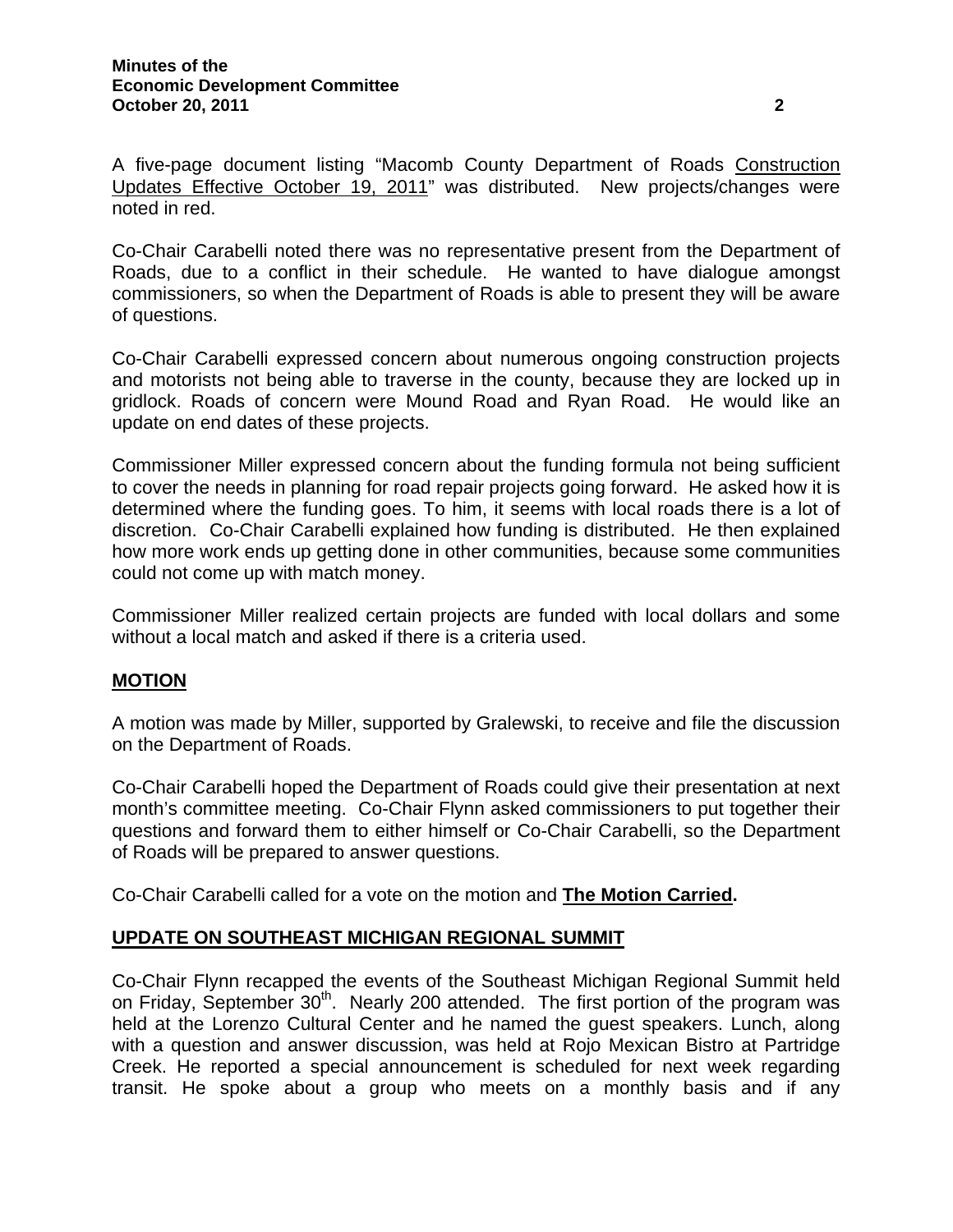commissioners are interested in joining to let him know. Lastly, he spoke about the necessity of capturing federal dollars.

Co-Chair Carabelli reported Washtenaw County and St. Clair County were invited to participate and from here on out they will be part of the summit. He thanked Patti Dib for her efforts in planning this event.

Commissioner Miller commended Commissioners Carabelli, Flynn and Smith for doing a tremendous job.

### **MOTION**

A motion was made by Sabatini, supported by Gralewski, to receive and file the update on the recently held Southeast Michigan Regional Summit. **The Motion Carried.** 

### **UPCOMING EVENTS**

### **MOTION**

A motion was made by Sabatini, supported by Gralewski, to receive and file the update on upcoming events. **The Motion Carried.** 

### **NEW BUSINESS**

Co-Chair Carabelli indicated a representative from the Macomb Orchard Trail was supposed to give a presentation today, but was not able to present. A report will be on the agenda in December as to the status of the trail, which communities are participating, and how the \$500,000 is being spent.

Co-Chair Flynn spoke about the recent Complete Streets presentation and hopes to pass a resolution on best practices and pass an ordinance in the near future.

Co-Chair Flynn plans to have one more hearing before the end of the year. The topic may be on workforce development, healthcare, or something similar to the event on battery technology. He asked commissioners for their input on any topic they might find of interest.

Commissioner Miller toured the facility at Macomb Community College; they have a medical school on their campus. At the college, individuals can receive degrees in a full array of healthcare careers. He found it to be interesting in training people in the new economy and felt this would be a good topic for the hearing.